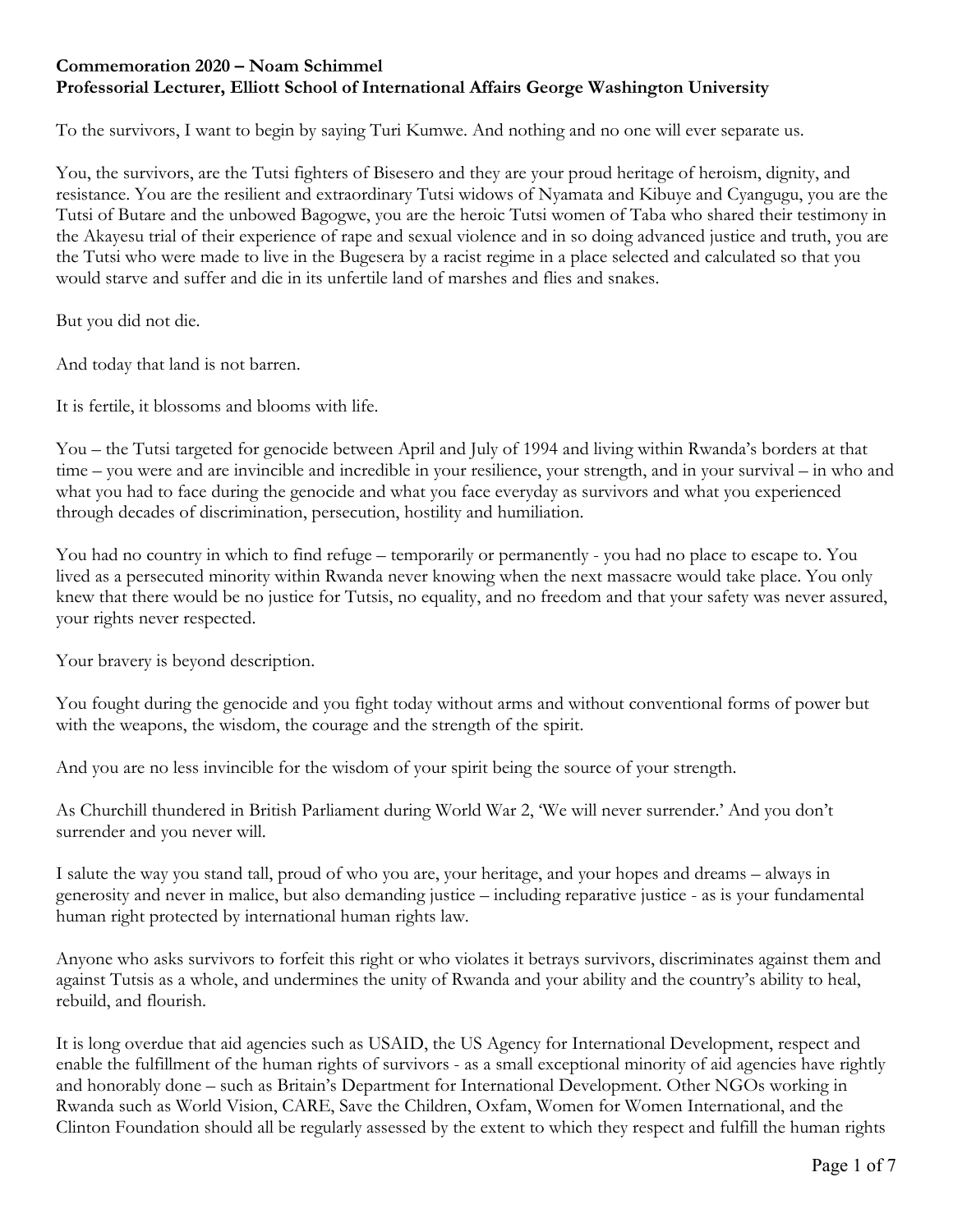of genocide survivors and be held accountable when they fail to address their vulnerability and disadvantage and when they marginalize them, whether intentionally or unintentionally. Currently, they are failing, and in failing they are unconscionably sustaining and exacerbating the impact of genocide on its survivors. The same is true for many of the European national aid agencies working in Rwanda and for UN aid agencies who shamefully show little consciousness, compassion and responsibility by being indifferent to the fate and welfare of survivors and neglecting to respect and fulfill their human rights.

Despite the horrors of the malice and cruelty you have faced – you, the survivors, are resolute and defiant and you stand unintimidated, and we stand with you.

The West African symbol of the Sankofa bird that looks backwards in order to look forward poignantly reminds us that we must always honor the memory of the past in order to build a new, healthier, more peaceful and prosperous future. We must know who we are, what we have experienced, where we come from to know where we are going, how and why.

For without this consciousness and intentional memory we will lose our roots, our balance, and our capacity to sustain momentum, forge ahead, and fly into the future.

Today your ancestors, your mothers and fathers, brothers and sisters, aunts and uncles, cousins and friends are with us in spirit. They give us strength as we remember. We promise them that not only do we remember them and honor their dignity and infinite worth, but we remind those who want to forget them of their humanity, of their will and right to live, and how this was so brutally assaulted and destroyed during the genocide because they were Tutsi. We honor them as individual human beings and we honor them for the very reason they were murdered, for being Tutsi.

To those who wish to forget and deny let me quote from the head of the Red Cross mission in Rwanda during the genocide, Phillipe Gaillard, who saved tens of thousands of individuals during the genocide, speaking about those killed during the genocide.

" You cannot kill their memory. The memory is the most invisible and resistant material you can find on the earth. You cannot cut it like diamond, you cannot shoot at it because you cannot see it, nevertheless it is everywhere, all

## around you."

That memory is also you, it is a living, breathing, memory and you and your people and the memory of your people are our most priceless, most beautiful diamonds. That memory has survived and will survive eternally, it is the survivors and your children, and it will be your children's children,

Some now speak of the genocide against the Tutsi using euphemisms and a subtle form of what is all too charitably called revisionism but which amounts to a form of genocide denial – they speak as though they are unwilling to acknowledge the difference between victim and perpetrator, violator and violated, abuser and abuse.

We must vigorously reject such obfuscation and willful suppression of the truth whatever its purposes, whoever adopts it for whatever ends, and wherever it is found whether in Rwanda or abroad. Nothing justifies it.

It is essential that we acknowledge with specificity, honesty, and historical integrity who pursued genocide against whom and in what ideological, political, cultural, and historical context. We must never conflate the victims and the survivors with the killers and torturers and we must never downplay the responsibility of the genocidaires – morally and legally – for their actions.

When we discuss the Armenian genocide we make clear that the Ottoman Turkish government perpetrated genocide against the Armenian Christian population of the Ottoman Empire. When we discuss the Holocaust of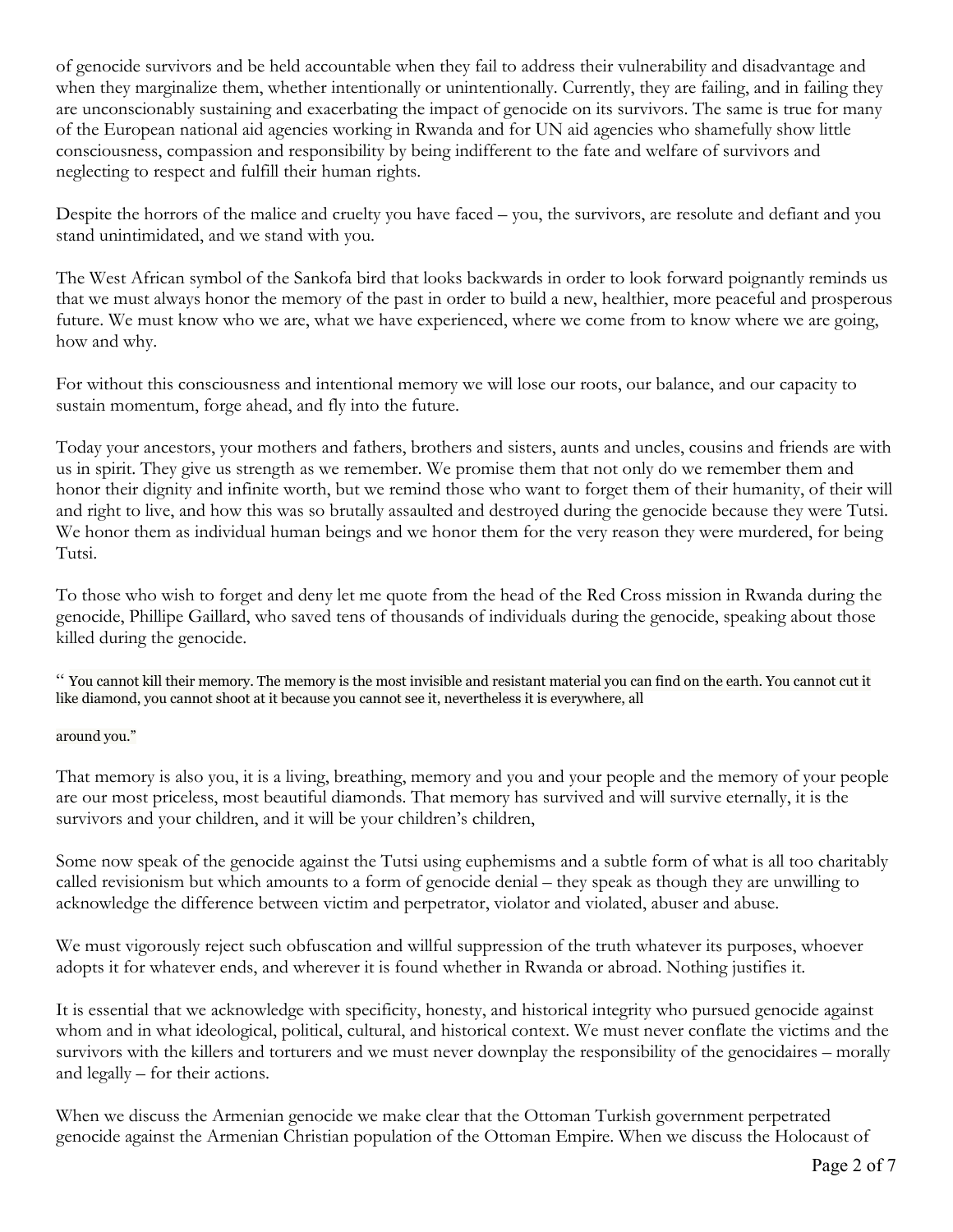European Jewry we make clear that the German Nazi regime and its active accomplices across Europe including hundreds of thousands of European civilians and millions more of indifferent, complicit Europeans targeted the Jews of Europe and North Africa for genocide.

And when we discuss the Rwandan genocide we make clear that Hutu Power, a Hutu Supremacist racist and genocidal government with the massive widespread participation of Hutu militias and hundreds of thousands of Hutu civilians dehumanized, denigrated, and set about the destruction of the Tutsis in the genocide. Simultaneously, they killed tens of thousands of Hutus in the crime against humanity of extermination for their refusing to submit to genocide against the Tutsi.

The Rwandan genocidal regime had the full support of the French government before, during, and after the genocide. The French government is both legally and morally responsible for its active complicity with the genocidal government and through that complicity, its participation in the genocide. The French government sold it arms, trained its militias, gave them a safe route to Congo from which they attacked Rwandans and Congolese for years on end never ceasing in their genocidal intent, and provided them with diplomatic cover.

The Belgian government – which has a long and vicious racist history in Rwanda prior to Rwanda's independence and once Rwanda won its independence and became a Hutu supremacist regime - and the United Nations left more than two thousands Tutsis at the ETO school to be marched to their deaths and slaughtered in Nyanza in 1994, as the genocide began. Shortly thereafter, the United Nations withdrew the vast majority of its peacekeepers in Rwanda, signaling to the genocidal regime that the United Nations and the world's nations would do nothing to stop them from pursuing genocide.

The world's great powers – Britain, Germany, the United States, China and Russia joined France and Belgium in their betrayal and abandonment of Rwanda's Tutsis. Their inaction and indifference was essential for the genocide to take place and they were each and all complicit in it.

We must also acknowledge that Rwandan citizens chose as individuals to join militia groups like the Interahamwe and to participate in the genocide. They did not merely succumb to the government's genocidal ideology and leadership. They were not passive. They participated in it extensively, and in the vast majority of cases willingly and enthusiastically. They had the capacity to reason, to empathize, and to resist and reject genocide. But they overwhelmingly chose murder, torture, rape, looting, and genocide.

The killers killed and raped and tortured during the genocide against the Tutsi because they shared a racist ideology of hatred, dehumanization and devaluation, a sociopathic philosophy of domination and cruelty and destruction, a violent and vicious jealousy and resentment, an ideology of killing and misogyny and a worshipping of their own power and capacity for staggering cruelty and sexual violence. They acted in full awareness of what they were doing. Genocide is not a mitigating circumstance for murder and anyone who kills in a genocide should face at least the same accountability and punishment as someone who murders in peacetime.

Churches of every type - with the exception of the Jehovah's Witnesses - participated in the genocide, with priests and ministers organizing and often leading killing and directing Tutsis to churches where they were then slaughtered. All of them – Catholic, Protestant, Anglican were involved at the highest levels in organizing and implementing the genocide. Many, including the Catholic Church, have given safe haven to genocidaires in an act of extreme and ongoing evil revealing the falseness of their apologies and hollowness of their purported repentance. How can anyone in Rwanda have any trust in the Church when it provides shelter to genocidaires in France and elsewhere in Europe and around the world? Furthermore, Rwanda's churches were overwhelmingly complicit with the discriminatory Hutu supremacist ideology of the regime ruling Rwanda from 1959 – 1994 and its persecution of Tutsis that lay the groundwork for the genocide against the Tutsi. For that they have yet to face justice.

The apologies that some of the churches have offered in Rwanda are utterly incomplete, unacceptable, and fail to take sufficient responsibility for their actions and to provide survivors with reparations from the churches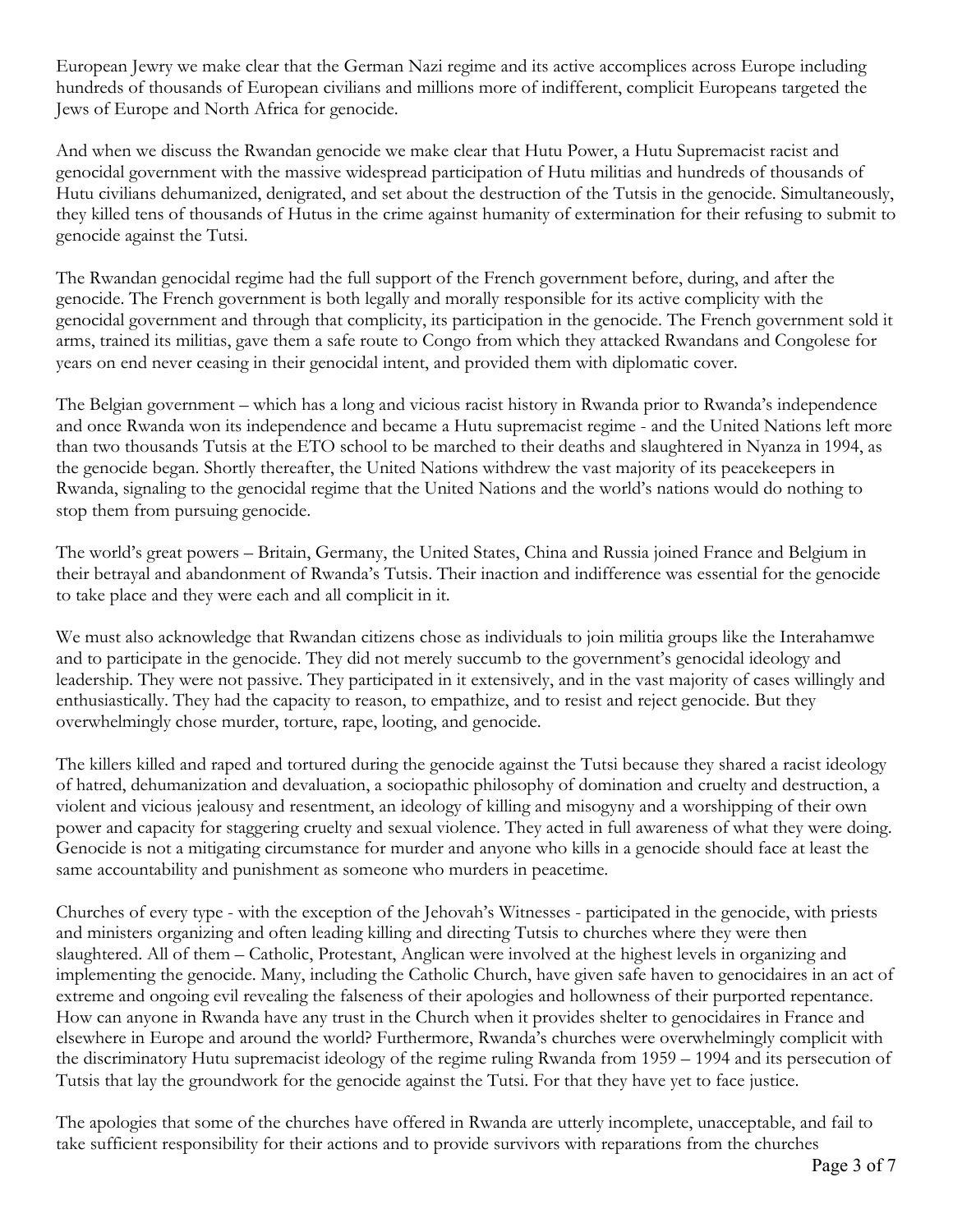themselves. If a survivor is hungry than a priest and a minister must give them food, if a survivor lacks shelter, then it is the responsibility of the church to find housing for them, if a survivor is tormented in sadness and suffering then it is the church that must show them love after so many decades of showing them hate.

Genuine Houses of God are not large, expensive church buildings that convey power and might where pomp and ceremony seek to invoke God. Houses of God are the small, humble houses of survivors. It is in the voices of survivors that you will find the voice of God as expressed in the Bible, 'A still, soft, quiet voice.' The greatest house of God is a home of a survivor built in solidarity for his or her safety, well-being and peace. One home like that has more divinity imbued in its walls and sheltered within it than one thousand churches built and sustained while survivors remain without adequate shelter.

That the Catholic Church in Rwanda and in Rome sees it fitting to raise 70 million francs to build a new church in Kibeho and another church in the heart of Kigali in Nyarugenge, before it repairs the lives of the survivors it harmed so profoundly and before it finances adequate memorials in the very churches where its priests murdered Tutsis speaks to its divisionism, its shameful contempt for genocide survivors, and its failure to advance peace, justice, and unity in Rwanda.

There are some within the Catholic community – largely outside its corridors of power and hierarchy but closest to fulfilling its true promise - such as the organizations Catholic Relief Services and Caritas, who historically have reached out to survivors and worked in partnership with survivors to advance their rights, welfare and dignity with care and compassion. They set the standard which the Church should emulate and their work with survivors needs to be restored, deepened, and expanded dramatically.

The Church's endless clamor for forgiveness for its sins reflects an unconscionable and inhumane narcissism that is as Godless as it is immoral. Those who have committed grave crimes should not be concerned with feeling forgiven and with placing such selfish and onerous demands on survivors, but with the sincerity and depth of their own remorse, apology, repentance, and repair. Forgiveness may or may not follow and that is a private matter for each individual survivor. Demanding it as if by right is arrogant, morally corrupt and morally degrading. Moreover, the dead cannot forgive and those who murdered – including priests and ministers - murdered the very possibility of forgiveness.

To those who look for the presence of God in our world you will find his spirit and his presence in conversation with a survivor because that is where God is, that is who God loves, and that's where Imana is standing and with whom we must stand. Remember what the Bible says, imploring us to care for the widow and the orphan – over and over again it repeats itself, perhaps because so often we fail to listen and follow that imperative.

There was a very small number of individuals within Rwanda who resisted and rejected the genocide and who rescued and protected Tutsis. They made their own very different choices, despite the enormous pressures upon them from the genocidal government and from the Hutu Power movement. Some paid the ultimate price with their lives for such resistance. Many were able to both resist genocide and to protect their own families while doing so. They faced the same brutal genocidal government but they chose to exercise their consciences. They are the minority that chose goodness when the majority chose evil and we salute their memory and honor them today as a part of our community of conscience.

It is they who are the keepers of Rwanda's flame together with you, it is they who honor Rwanda and Rwandans together with you. They are the individuals who rose to the challenge of morality and humanity. They remind us of the human capacity for goodness and justice in the face of evil and cruelty. Some of you are alive and with us today because of the humanity and conscience of those brave Hutus who defended your human rights and honored your humanity. Not only did they reject genocide, they actively intervened to rescue and protect Tutsis and defend their rights and their very lives. Today we honor their extraordinary humanity; they are the guardians of Rwanda and are our eternal light. They give us strength and hope and show Rwanda the way forward.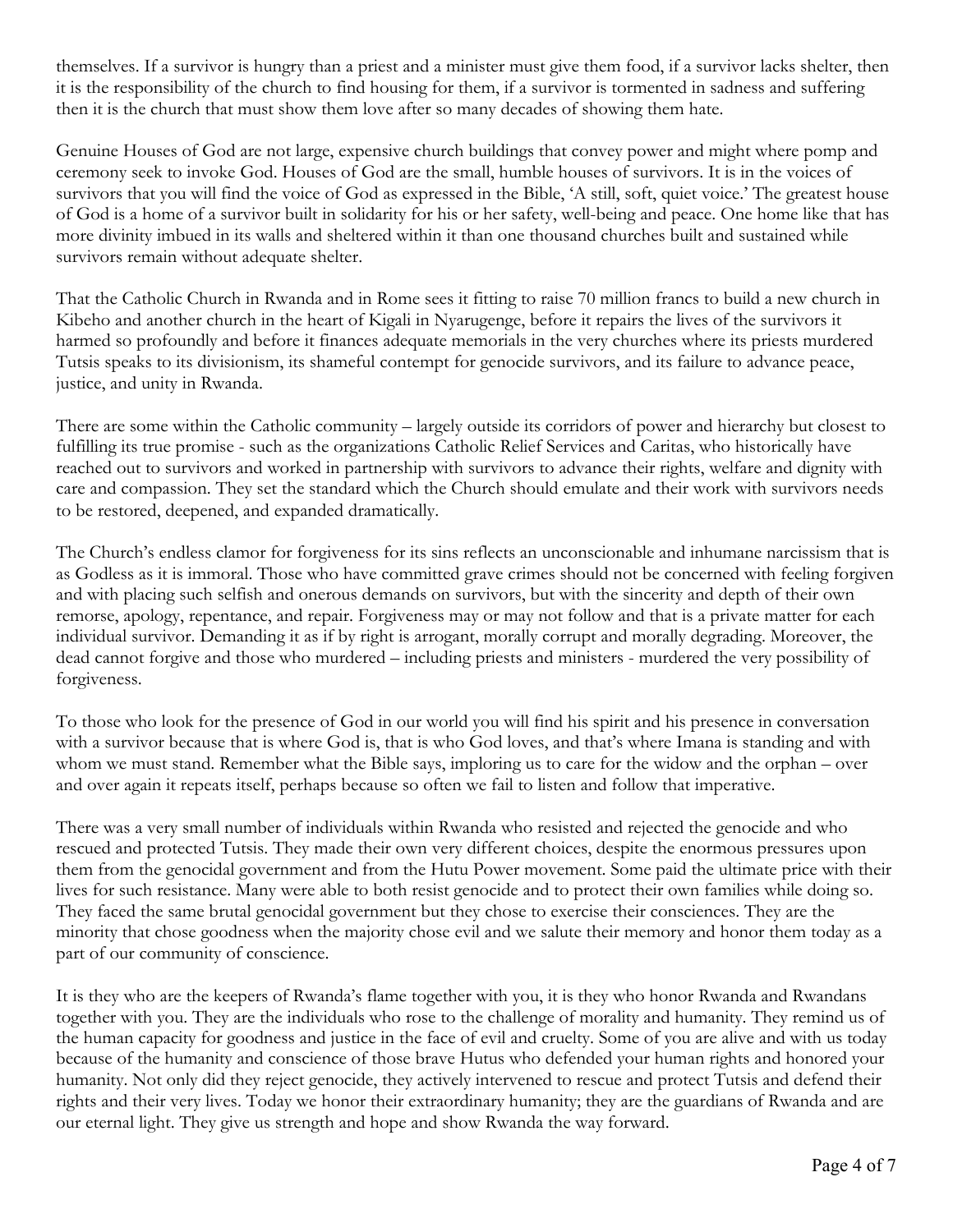Thousands of Tutsis were rescued because of them – babies and children, men and women, the young and the elderly. These are the names of some of the Hutu rescuers who chose life and defended freedom, equality, and justice: Joseph Habineza, Zita Karuhimbi, Hakizimana Celestin, Alexis Habarugira, Nyitegeka Sosthene, Damas Mutezintare, and Helene Nayituriki. Our gratitude to them is boundless and cannot be expressed in mere words. They are Rwanda's highest and truest priests and pastors and ministers of unimpeachable conduct and purity of spirit. They are the emissaries of Gihanga and the love of Imana who gave you shelter underneath the wings of their love and their compassion.

They need no special clothing, nor ornaments, nor incense and vessels, nor prayers to be God's messengers. They have no hierarchy or central authority, neither in Rwanda nor abroad. They provide no absolution of sins. But they are the truest conduits of God, unmediated by the trappings of hierarchy, of wealth, and of Abazungu colonial power.

For survivors, survival is not something that happened in 1994 and ended on July 4th of 1994. Liberation for survivors is a daily and daunting effort, not something that happened on a historical date and is finished. It is a process and a project, a commitment and a struggle, a mountain to climb and many obstacles to surmount – physical, spiritual, emotional, psychological, social, economic, and in other ways each and every day.

Often the summit of the mountain recedes and each day appears further and further away. But many survivors also summit that mountain everyday they get up and live another day, go to work, have children and raise families, form friendships, celebrate milestones, express themselves creatively, and advocate for the rights and welfare of genocide survivors and educate the public about the genocide.

Survivors mourn and grieve not only in April.

Survivors remember their mothers and fathers, brothers and sisters, aunts and uncles, sons and daughter, cousins and nieces and nephews, friends and neighbors every single day. In the morning, in the afternoon, in the evening. Upon waking and upon sleeping. Survivors carry the pain and the loss of genocide with them at all times.

It is a profound grief, longing, an open wound, and loss that aches and that every survivor carries and lives with in his or her own unique way and that echoes within them.

And therefore all of us who are not survivors – it is our responsibility to accompany survivors as compassionate, kind, and humble companions who listen with respect, care, and attention, who help when help is asked for or necessary, and who never turn a survivor away and leave them alone, unaided.

Our solidarity must not be merely of today but of everyday.

It must be an enduring and substantive commitment, of the heart, of the mind, of our energies, and of our efforts.

It must be a true partnership.

Here in the United States we need to join survivors in ensuring that every state has mandatory genocide and human rights education that includes teaching students about the Holocaust of European Jewry, about the Rwandan genocide against the Tutsi, and about the Turkish genocide of the Armenians. Less than 12 states have such legislation today 26 years after the Rwandan genocide against the Tutsi and this must urgently change. Massachusetts has now initiated legislation for Holocaust and genocide education and let us hope - and more than hope, let us work together - to ensure that every state follows suit and teaches students about the Rwandan genocide against the Tutsi.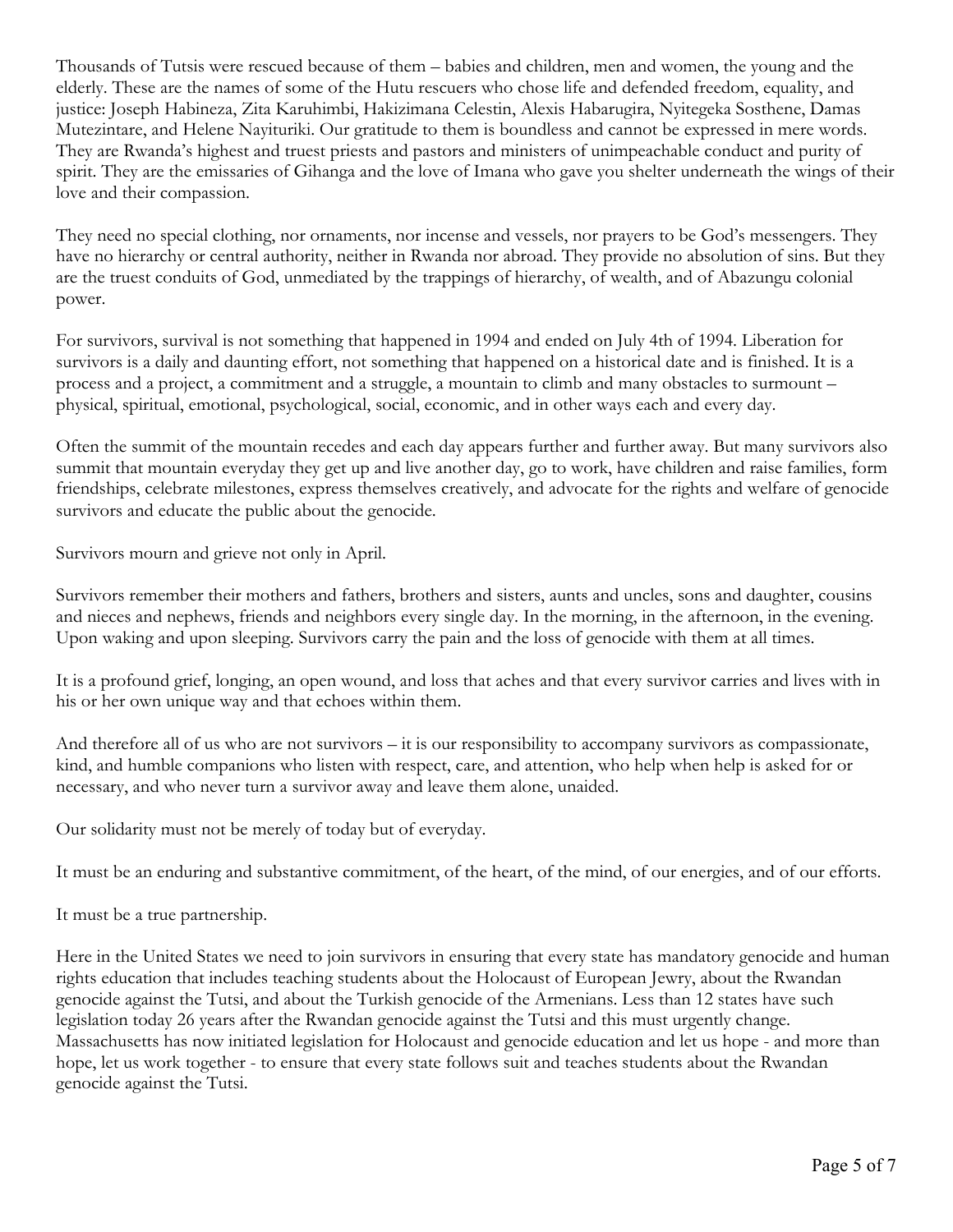We must advocate for UNESCO to creates resources for genocide education to be used globally – not just within the United States. Knowledge of the Rwandan genocide against the Tutsi is poor not just in the United States but also in Canada and Europe and in Africa and around the world.

This must change.

Survivors in Rwanda still need safe housing, they still need legal support, they still need scholarships for education, they still need grants to alleviate poverty, and they require intensive health services to meet their unique needs, including mental health and trauma support services. Mental health provisions for survivors are woefully inadequate and have led to a mental health crisis and suicides because there is not enough support for them.

We must all listen respectfully and with humility to survivors with open hearts and minds. We must trust you, include you, and stand with you.

We must understand the difference between equity and equality. Because the failure to recognize the distinctive inequalities, injustices, and vulnerability survivors face which are social, systemic, and economic fails at equity and ultimately makes a mockery of equality, and while this harms survivors first and foremost it also undermines Rwanda and Rwandans as a whole and the goal of a united Rwanda.

Justice and human rights cannot be built on denial of hard realities, your realities.

You, the survivors, have rights to consultation, compensation, participation, representation, inclusion, rehabilitation and reparation and these must be respected.

You, the survivors, are a sacred remnant.

You, the survivors are the living testimony of your parents and grandparents.

August Wilson, the African-American playright said about African-Americans and it speaks to survivors too,

"We're still here, still managing through it all to find a way to live life with dignity and a certain amount of nobility."

You who were hated for being tall stand tall as ever.

You who were hated with ferocious jealousy and resentment for your beauty are beautiful as ever and always will be. Nothing and no one will ever change that.

15

You who were hated for your dignity are dignified as ever and no one will ever be able to take that dignity away from you nor to take it away from every Tutsi murdered in the genocide.

It is intrinsic to their and your humanity.

May the Biblical prophecy of all living at peace under the shade of a fruit tree and the vision of the prophet Micah that all should love peace and do justice in a spirit of humility come to define a self- reliant and sovereign Rwanda. A Rwanda in which all its diverse inhabitants whatever their faith, background, and identity live without fear on the basis of freedom, equality, and justice as guaranteed by Rwanda's Constitution.

As we commemorate, let us remember the words of warning and admonition of Primo Levi, a survivor of the genocide of the Jews of Europe whose words to memorialize that genocide cry out to us today and everyday and